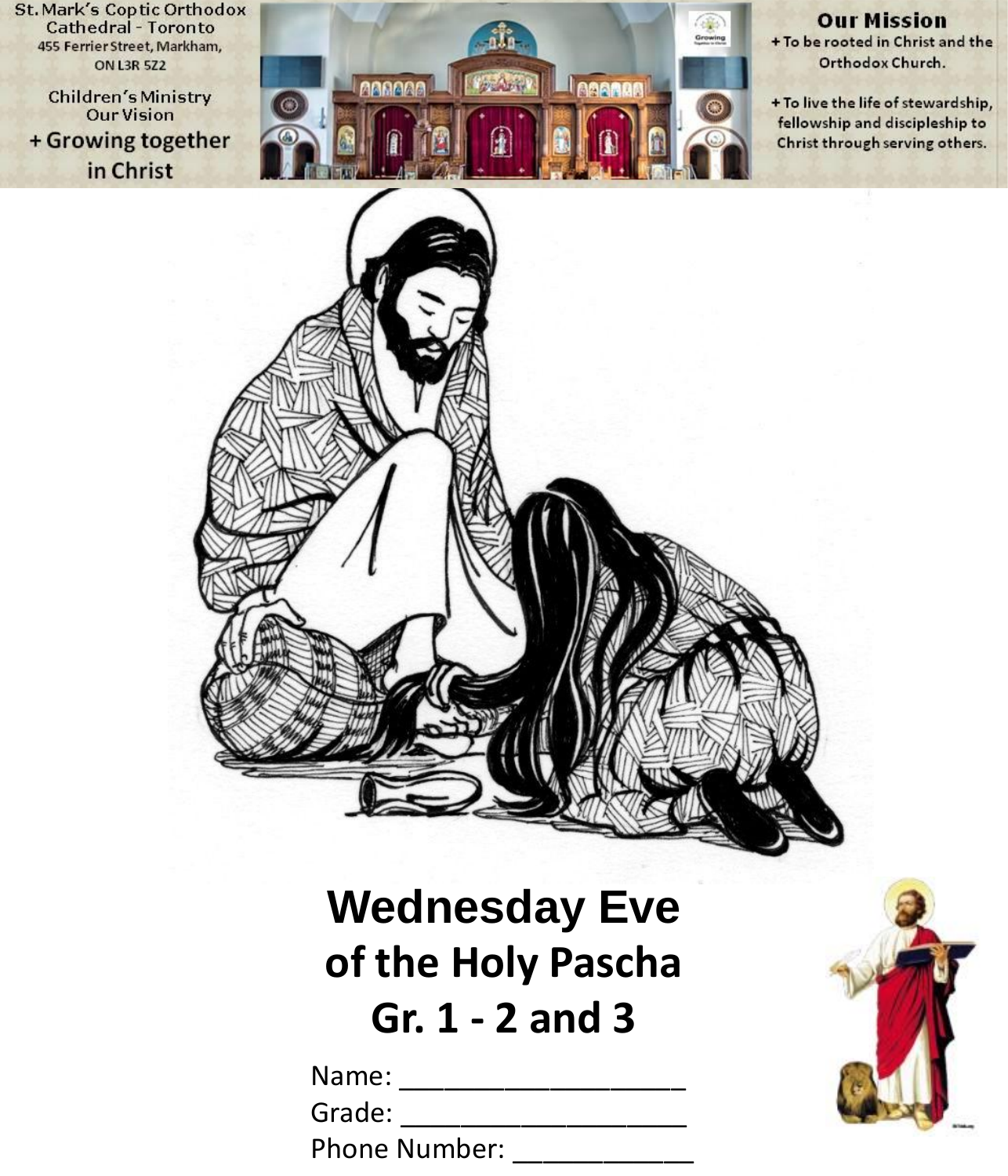# **The Reading and the Events**

#### **Main Events:**

In this day, we read of the extreme love of Mary who anointed Jesus with an expensive perfume. At the same time, we witness the betrayal of Judas the Iscariot to His Lord.

The Lord spends the day in Bethany. He left the temple on Tuesday evening with no intent of coming back. On Tuesday, Jesus said to the Jews "your house is left unto you desolate. For I say unto you ye shall not see me henceforth, till ye shall say 'Blessed is he that cometh in the name of the Lord'" (Matt. 23:38,39). Both Matthew 26:6-13 and Mark 14:3-9

## **Wednesday Eve Questions**

### **First hour**

**+** *Prophecies: they..have hidden their \_\_\_\_\_\_\_\_\_\_\_\_ from My Sabbaths, and i was profaned in the \_\_\_\_\_\_\_\_ of them. (Ezekiel 22:17-22)*

**+** *Psalm: You have been my \_\_\_\_\_\_\_\_\_\_\_, and my refuge in the day of my \_\_\_\_\_\_\_\_\_\_\_\_. (Psalms 58:13-14)*

**+** *Gospel: "The wedding is ready, but those who were \_\_\_\_\_\_\_\_\_ were not \_\_\_\_\_\_\_\_\_. Therefore go into the \_\_\_\_\_\_\_\_\_\_, and as many as you find, invite to the \_\_\_\_\_\_\_\_."(Matthew 22:1 –14; )*

#### **Third hour**

**+** *Prophecies: wherefore if you should bring Me your whole burnt \_\_\_\_\_\_\_\_\_\_\_\_\_\_ and meat offerings, i will not \_\_\_\_\_\_\_\_ them. (Amos 5:18-27)*

**+** *Psalm: Blessed is he whom You have \_\_\_\_\_\_\_\_\_ and adopted; he shall \_\_\_\_\_\_\_\_\_ in Your courts. (Psalms 64:4, 5)*

|    | + Gospel: Therefore you also be | , for the Son of Man is  |  |
|----|---------------------------------|--------------------------|--|
| an | you do not                      | .! (Matthew 24:36:51) !. |  |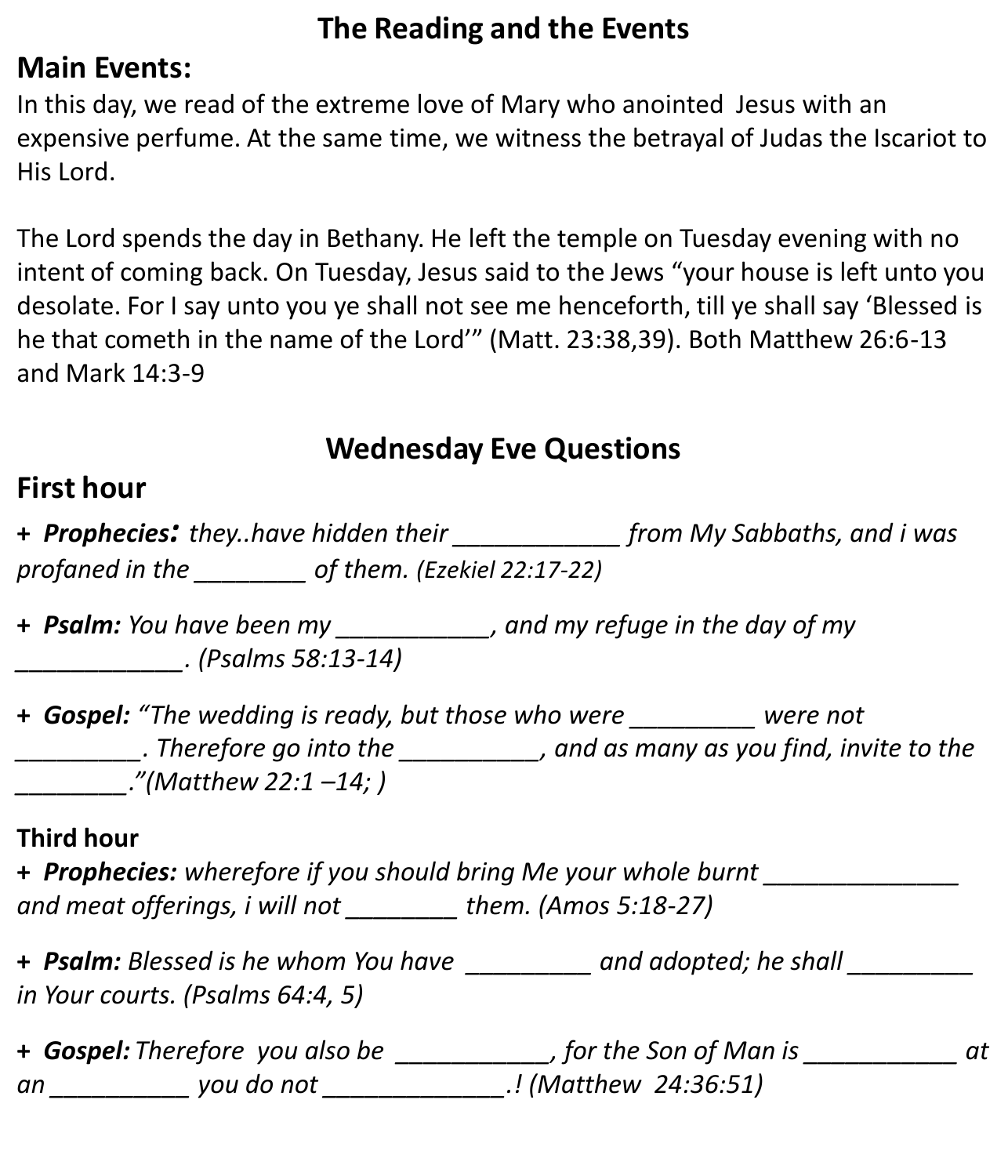### **Sixth hour**

**+ Prophecies:** .your fathers \_\_\_\_\_\_\_\_\_Me, says the Lord, and ... Kept not My law. And you sinned than your fathers. (Jeremiah 13:9, 16: 9:13) **+ Psalm:.** In the day when i shall \_\_\_\_\_\_\_\_ upon You, \_\_\_\_\_\_\_\_\_\_ hear me. (Psalms 101:1-2) **+ Gospel:** "Then the kingdom of heaven shall be likened to \_\_\_\_\_\_\_ virgins who took their and went out to meet the Theorem 2011. Now five of them were and five were foolish. (Matthew 25: 1-13)

#### **Ninth hour**

+ Prophecies: I will cast them out of My \_\_\_\_\_\_\_\_\_\_\_\_, I will not love them anymore, all their princes are \_\_\_\_\_\_\_\_\_\_\_\_\_\_\_\_\_\_. (Hosea 9:14- 10:2)

**+ Psalm**: Deliver My soul from the \_\_\_\_\_\_\_\_\_\_\_; My only begotten soul from the  $\sigma$  of the dog. (Psalms 21: 19-20)

**+ Gospel**: Woe to you, scribes and Pharisees, hypocrites! Because you build the \_\_\_\_\_\_\_\_\_\_\_\_ of the \_\_\_\_\_\_\_\_\_\_ and adorn the monuments of the righteous, and say if we had lived in the \_\_\_\_\_\_\_\_\_\_\_ of our fathers, we would not have been partakers with them in the of the prophets.(Matthew 23: 29- 36)

### **Eleventh hour**

**+ Prophecies**: For wisdom..she renews all things; in every \_\_\_\_\_\_\_\_\_\_\_\_she passes into holy souls and makes them friends of God, and prophets; for God loves nothing so much as the person who lives with  $(Wisdom of Solomon 7:24-30)$ 

**+ Psalm:** Have \_\_\_\_\_\_\_\_\_\_\_\_ on me, o God, have mercy on me; for my soul has \_\_\_\_\_\_\_\_\_\_\_You. (Psalms 56: 1)

**+ Gospel:."** Now both the chief priests and the Pharisees had given a \_\_\_\_\_\_\_\_\_\_\_\_, that if anyone where He was, he should it, that they might \_\_\_\_\_\_\_\_\_\_\_ Him!"(John 11: 55-57 )